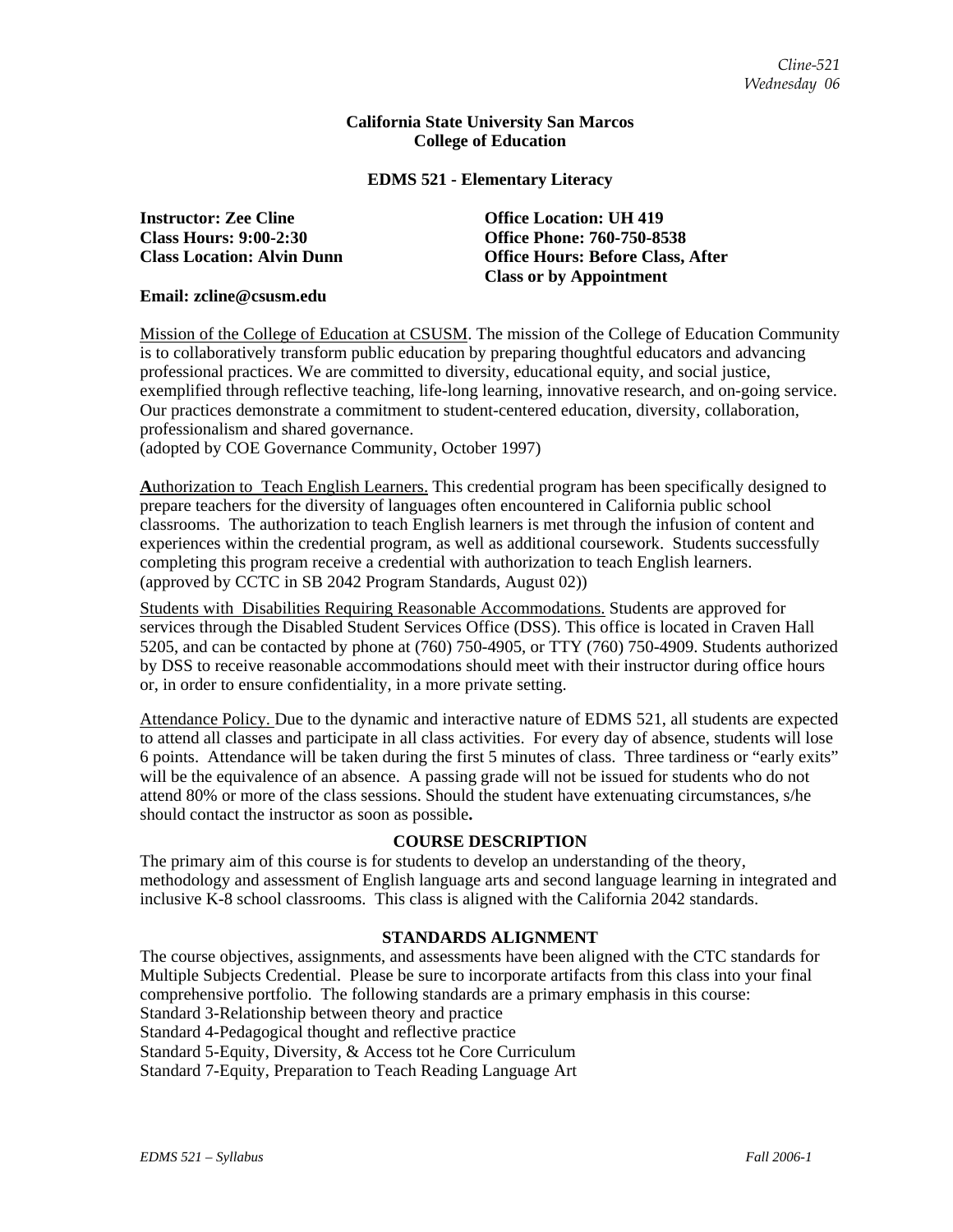# **OBJECTIVES**

# **KNOWLEDGE**

- Teacher candidates will:
- gain an understanding of how a first and second language is acquired.
- gain an understanding of the reading process and its relationship to thought, language and learning.
- gain an understanding of how people learn to read and write in their first and second language
- become familiar with current approaches to the teaching of reading and writing and the theoretical bases of such approaches.
- become familiar with current approaches to the teaching of reading and writing in culturally and linguistically diverse elementary school classrooms
- become familiar with classroom diagnostic techniques and evaluation procedures.
- become familiar with current approaches to the teaching of reading and writing to children with special learning needs

# **SKILLS**

Teacher candidates will:

- become sensitive observers of children's language using behaviors.
- analyze children's reading and writing behavior as a basis for making instructional decisions
- translate the results of formal and informal assessment of children's reading and writing behaviors into instructional plans
- develop the ability to select appropriate materials and instructional strategies to meet the individual needs of students
- learn how to organize the classroom for teaching reading and writing to culturally and linguistically diverse populations.

# **ATTITUDES AND VALUES**

Teacher candidates will:

- develop an appreciation for the natural language abilities children possess for processing and producing print
- develop an appreciation for the need and value of integrating reading and writing into all areas of the curriculum
- affirm the importance of a rich environment for developing an effective language arts program.
- develop a sensitivity to and appreciation for culturally and linguistically diverse learners.
- develop a sensitivity to and appreciation for children with special learning needs
- develop an appreciation for the importance of reading and writing for their own personal and professional growth
- develop a respect for each student, his/her abilities and background and the student's right to instruction that meets his or her individual needs.

# **REQUIRED TEXTS:**

Clay, M. (1993). *An Observation Survey of Early Literacy Achievement*. Heinemann.

Tompkins, G.E. (2001). *Literacy for the 21st Century: A Balanced Approach, 4th Edition.* Prentice Hall

Zarrillo, J. J. (2002). *Ready for RICA: A test preparation guide for California's Reading Instruction Competence Assessment*. Merrill Prentice Hall (Packaged as one)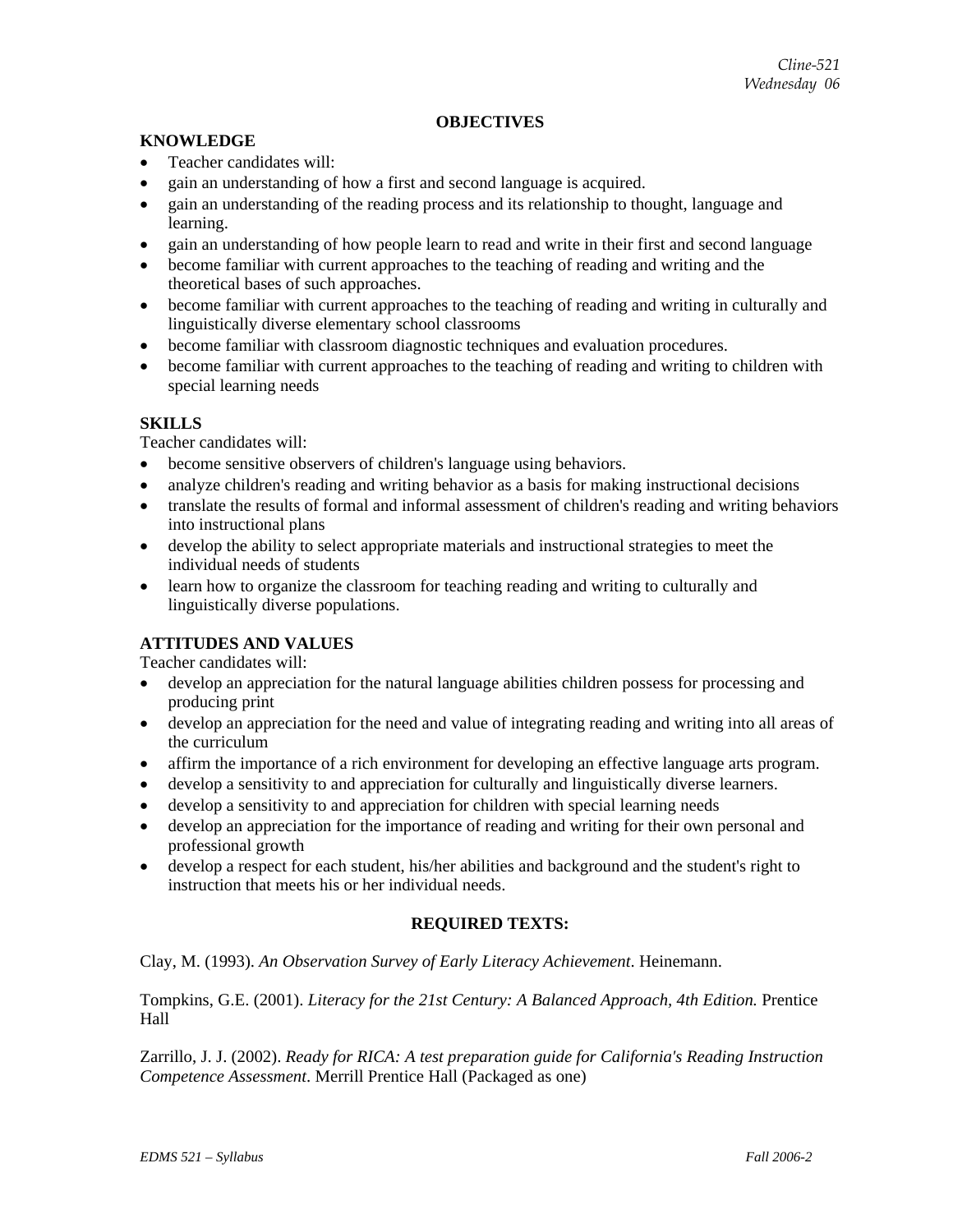# **Course Requirements**

All students are expected to participate in class activities and demonstrate reflective learning. It is important that students are well prepared for course sessions by completing the readings and assignments scheduled before the class meeting. Unless otherwise negotiated with the instructor, all assignments are to be handed in on the due date. **Assignments not handed-in on due date will lose 10% of earned credit per day.** Assignments should be typed and double-spaced .

• Field Observations 35 points **Reading Strategy Lesson Plan** 35 points Primary Case Study 30 points

# **Grading**

- A 96–100
- A- 90–95
- B+ 89-87
- B 86-83
- B- 80–82
- C+ 77-79
- C 73-76
- C- 70-73

# **TEACHER PERFORMANCE EXPECTATIONS (TPE) COMPETENCIES**

This course is designed to help teachers seeking the Multiple Subjects Credential to develop the skills, knowledge, and attitudes necessary to assist schools and district in implementing an effective programs for all students. The successful candidate will be able to merge theory and practice in order to realize a comprehensive and extensive educational program for all students. The following TPE's are addressed in this course:

TPE 1a-Subject Specific Pedagogical Skills for MS Teaching TPE 4-Making Content Accessible

# **Task Stream, TPE's, and Assignments**

TPE Reflective Writing for Task Stream:

This course requires that you address the TPE's listed above for your Task Stream Electronic Portfolio. You will address these TPE's by completing course assignments. Completion of the course assignments includes submitting them in the appropriate format to your electronic portfolio. Assessment of your TPE's is directly related to the assessment of your course assignments. You will write summary reflections to be submitted, responded to, and archived via Task Stream.

# http://lynx.csusm.edu/coe/eportfolio/index.asp

This will take you to the CSUSM COE website where you can get help with how to create your electronic portfolio and information on the required elements.

## http://www.taskstream.com

This is the TaskStream home page where you will register for Taskstream and return to when working on your electronic portfolio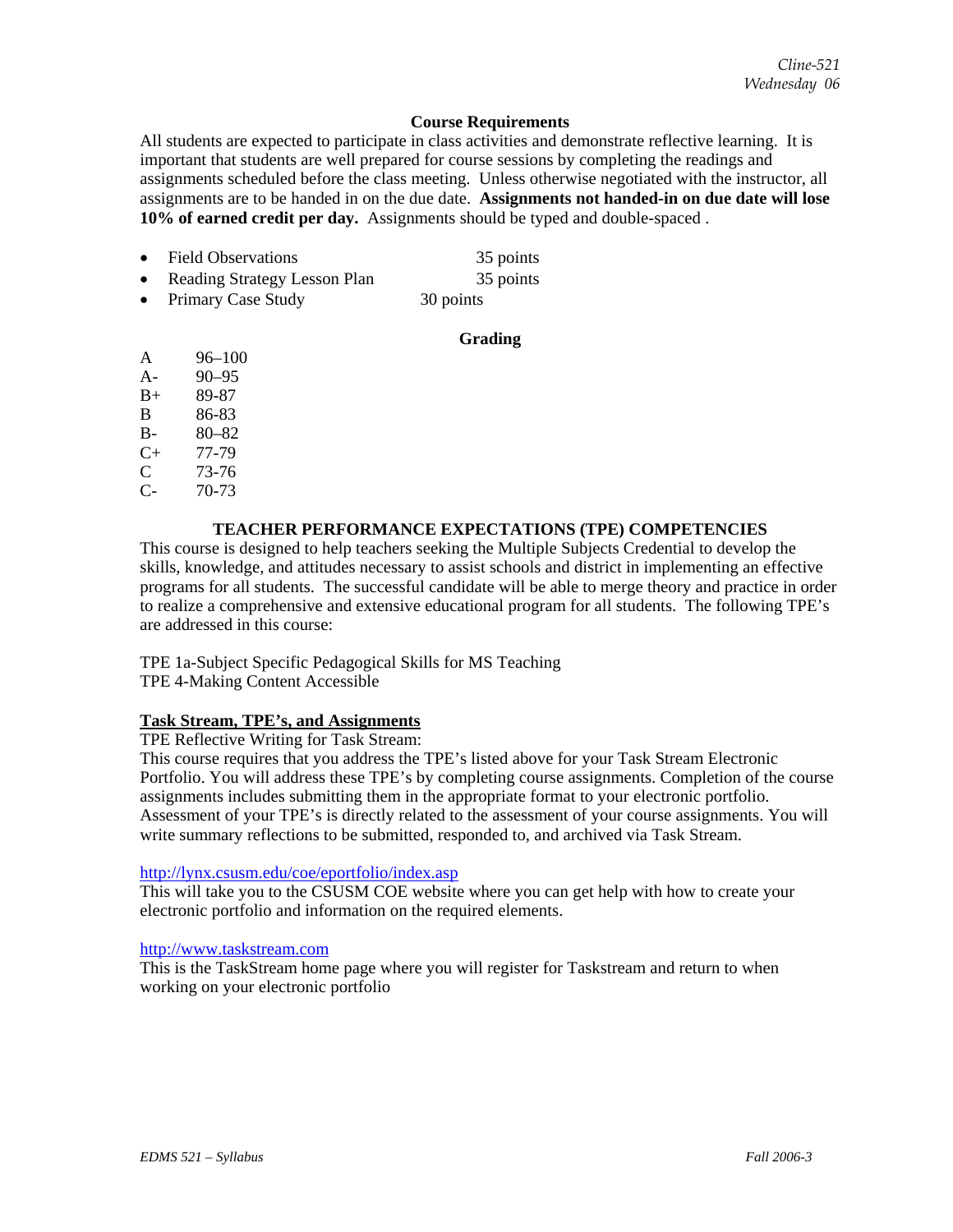## **ASSIGNMENTS:**

## **Field Experience Observation Guide and TPE Reflection (35 pts)**

#### *Observation Guides*

When you are observing/participating in classrooms **BEFORE** you begin student teaching, please look for and write down your observations in the following areas. Jot down brief notes about the kinds of activities teachers and students are engaged in and your own reactions. Be sure to write observations and not judgments.

### (Example:

Observation: Teacher taught "B"sound Students wrote words beginning with "B" Judgment: Teacher did a good job teaching "B" sound.

Please note: If you don't see something in your classroom, visit another class or grade level.

## **For each observation topic, please be sure to include: Topic, Date/time, Place (school/grade/classrooms), Activity, Reflective notes**

Example:

**Topic**: Phonics Instruction **Date/Time** 9/7/98 9:00-10:00

**Place** (school/grade/classrooms) Discovery Elementary, Monolingual 1<sup>st</sup> grade **Activity**: Teacher taught "B"sound using alphabet cards and the pocket chart. Students wrote words beginning with B then illustrated the following-bird, ball, balloon, and boat.

**Reflective Notes:** The teacher did a good job being inclusive with all students. Accommodations were made for second language learners when the teacher used some word that were close cognates (ball-bola) to help the students make connections. I noticed that one of the children who has trouble focusing was seated next to the teacher. She was very effective in selecting children to participate in order to ensure that the students did not get out of hand. I would modify this lesson in order to help English learners by using some cognates in Spanish and showing the students how beginning sounds work in their language.

Please do one observation sheet for each of the areas of the RICA Notebook using the form provided.

- Phonemic Awareness
- Concepts About Print
- Phonics Instruction
- Spelling Instruction
- Reading Comprehension-Narrative
- Supporting Reading through Oral and Written Language Development
- Vocabulary Development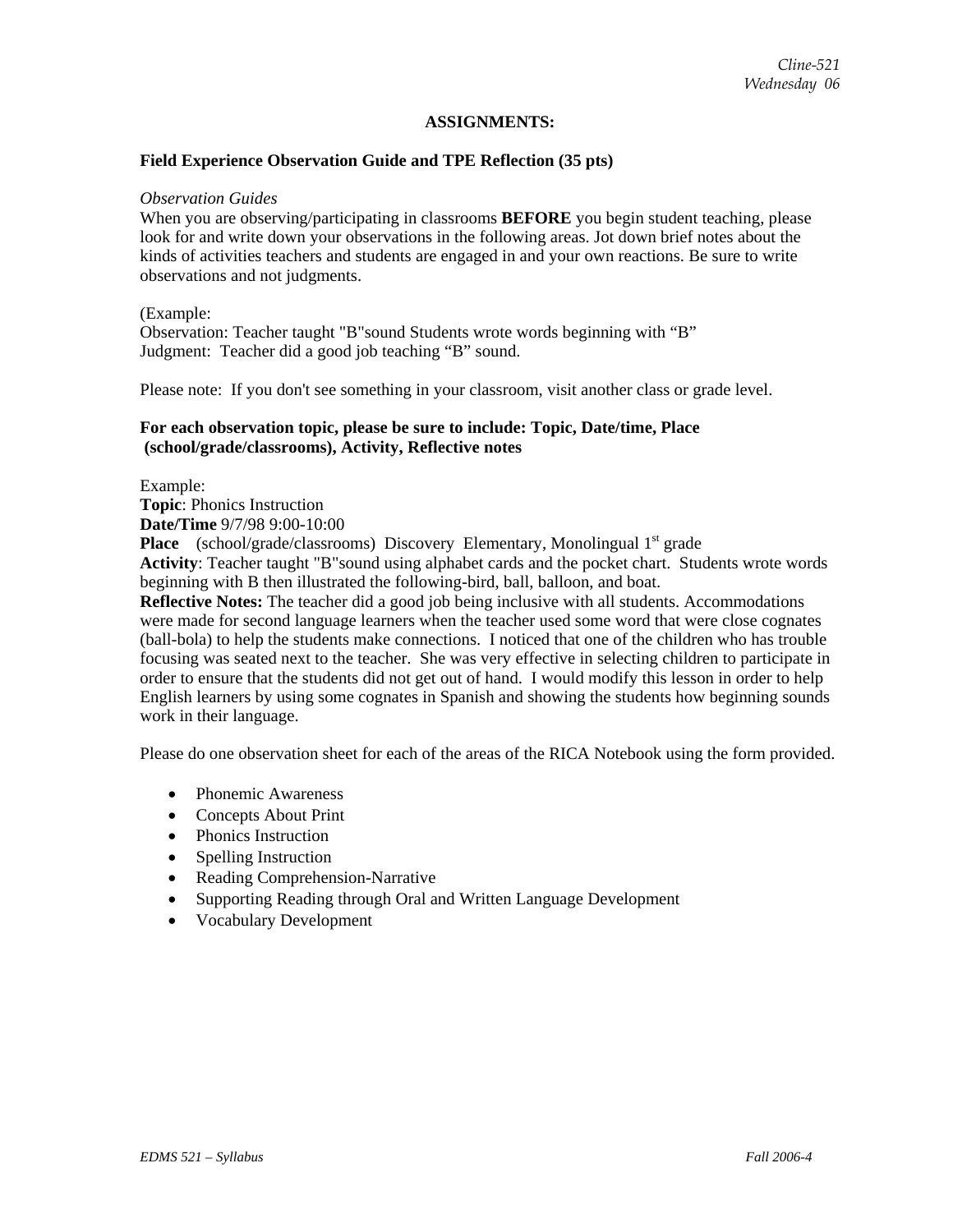# **Observation Guide TPE Reflection**

Please read TPE 1A and write a reflection that elaborates on your learning and mastery of this TPE. The reflection should be at least 2 paragraphs in length and include evidence that you have a grasp of Subject-Specific Pedagogical Skill for MST in the area of teaching Reading-Language Arts. In order for the assignment to be complete, students must post their observation sheets and reflections it to their Task Stream Account after it is returned with the comment: **Ready to Post**

# *TPE 1A: Subject-Specific Pedagogical Skills for Multiple Subject Teaching Assignments*

# *Teaching Reading-Language Arts in a Multiple Subject Assignment*

*Candidates for a Multiple Subject Teaching Credential demonstrate the ability to teach the stateadopted academic content standards for students in English-Language Arts (K-8). They understand how to deliver a comprehensive program of systematic instruction in word analysis, fluency, and systematic vocabulary development; reading comprehension; literary response and analysis; writing strategies and applications; written and oral English Language conventions; and listening and speaking strategies and applications. They know how to strategically plan and schedule instruction to ensure that students meet or exceed the standards. Candidates create a classroom environment where students learn to read and write, comprehend and compose, appreciate and analyze, and perform and enjoy the language arts. They understand how to make language (e.g., vocabulary, forms, uses) comprehensible to students and the need for students to master foundational skills as a gateway to using all forms of language as tools for thinking, learning, and communicating. They understand how to use instructional materials that include a range of textual, functional and recreational texts and how to teach high quality literature and expository text. They understand that the advanced skills of comprehending narrative and informational texts and literary response and analysis, and the creation of eloquent prose, all depend on a foundation of solid vocabulary, decoding, and word-recognition skills.* 

*Candidates teach students how to use visual structures such as graphic organizers or outlines to comprehend or produce text, how to comprehend or produce narrative, expository, persuasive and descriptive texts, how to comprehend or produce the complexity of writing forms, purposes, and organizational patterns, and how to have a command of written and oral English-language conventions. They know how to determine the skill level of students through the use of meaningful indicators of reading and language arts proficiency prior to instruction, how to determine whether students are making adequate progress on skills and concepts taught directly, and how to determine the effectiveness of instruction and students' proficiency after instruction.*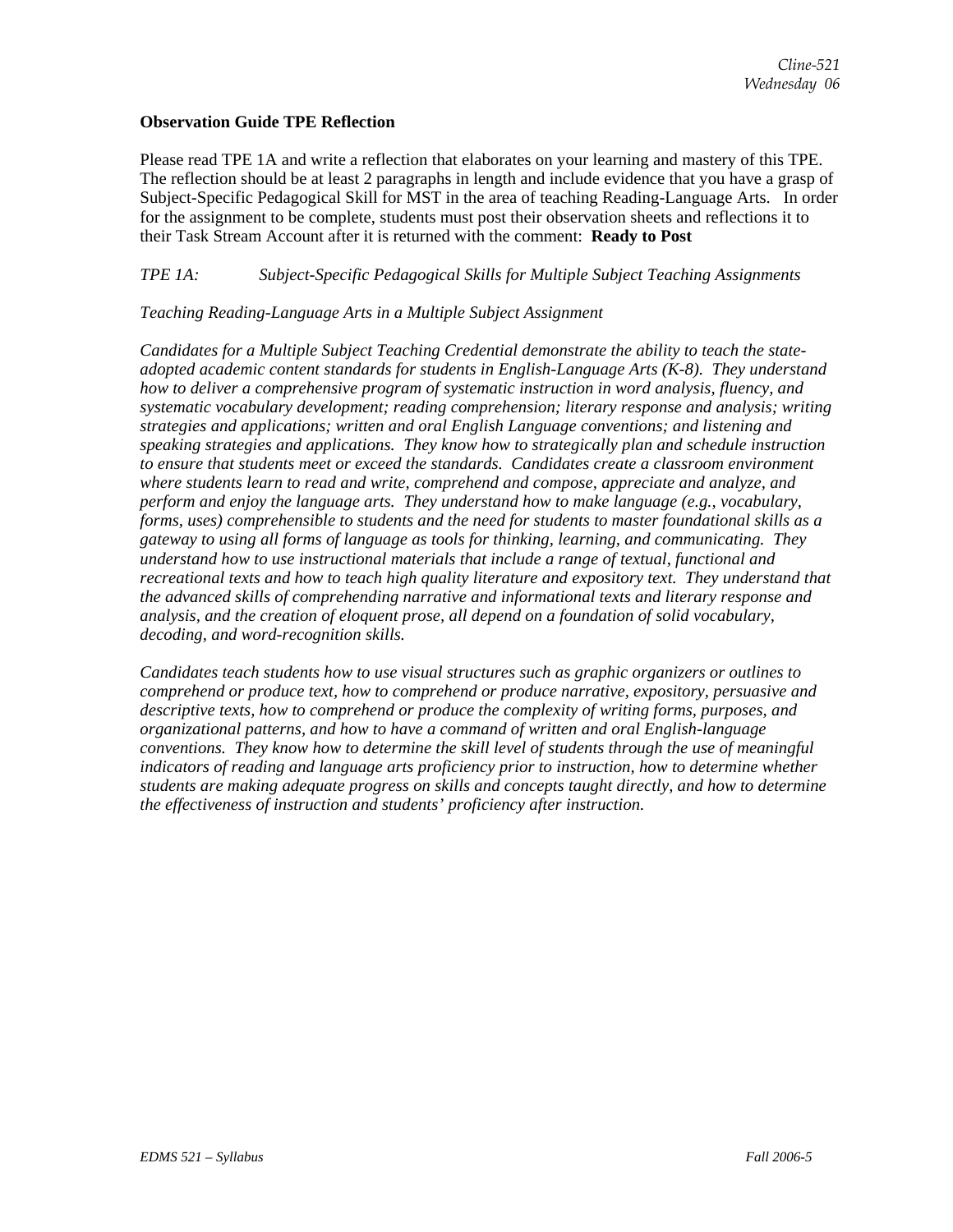| <b>Reflective Notes to Myself</b> |
|-----------------------------------|
| <b>The Teacher:</b>               |
| I noticed:                        |
| I would modify:                   |
|                                   |
|                                   |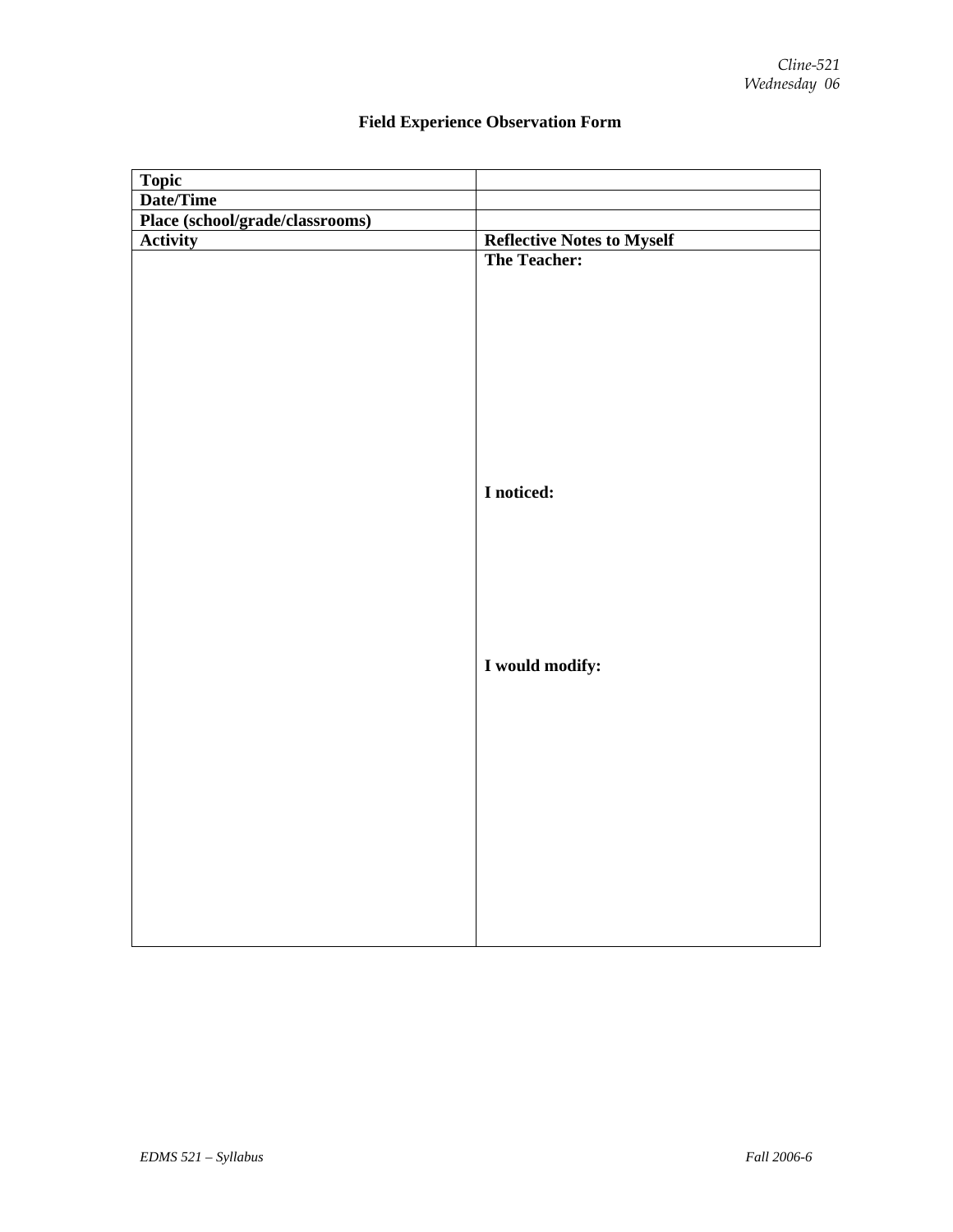## **Reading Strategy Lesson Plan (35 pts)**

You will write and present a reading strategy lesson plan for a small group activity that takes into account student needs. They can be mini-lessons, direct instruction, inquiry, or any format you choose. Make your lesson active, interesting, fun and meaningful. Because lesson planning may be unfamiliar to some of you, but is so important to teaching, you will learn how to write a language arts lesson plan in class. Choose a reading standard for your grade level to guide your objectives. Sample lessons include:

- Monitoring Reading
- Comprehension
- Content area reading
- Phonics
- Phonemic Awareness
- Organizing information while you read
- Relating what you are reading to what you already know
- Finding the main idea of a story
- Identifying patterns in a text
- Using graphic organizers for comprehension

# **Strategy Lesson Plan-TPE Reflection**

Please read TPE 4 and write a reflection that elaborates on your learning and mastery of this TPE. The reflection should be at least 2 paragraphs in length and include evidence that you have a grasp of masking content accessible for all students. In order for the assignment to be complete, students must post their lesson plan and reflections it Task Stream Account after it is returned with the comment: **Ready to Post**

# **TPE 4: Making Content Accessible**

*Candidates for Teaching Credentials incorporate specific strategies, teaching/instructional activities, procedures and experiences that address state-adopted academic content standards for students in order to provide a balanced and comprehensive curriculum. They use instructional materials to reinforce state-adopted academic content standards for students and they prioritize and sequence essential skills and strategies in a logical, coherent manner relative to students' current level of achievement. They vary instructional strategies according to purpose and lesson content. To meet student academic learning needs, candidates explain content clearly and reinforce content in multiple ways, such as the use of written and oral presentation, manipulatives, physical models, visual and performing arts, diagrams, non-verbal communication, and computer technology. They provide opportunities and adequate time for students to practice and apply what they have learned. They distinguish between conversational and academic language, and develop student skills in using and understanding academic language. They teach students strategies to read and comprehend a variety of texts and a variety of information sources, in the subject(s) taught. They model active listening in the classroom. Candidates encourage student creativity and imagination. They motivate students and encourage student effort. When students do not understand content, they take additional steps to foster access and comprehension for all learners. Candidates balance instruction by adjusting lesson designs relative to students' current level of achievement.*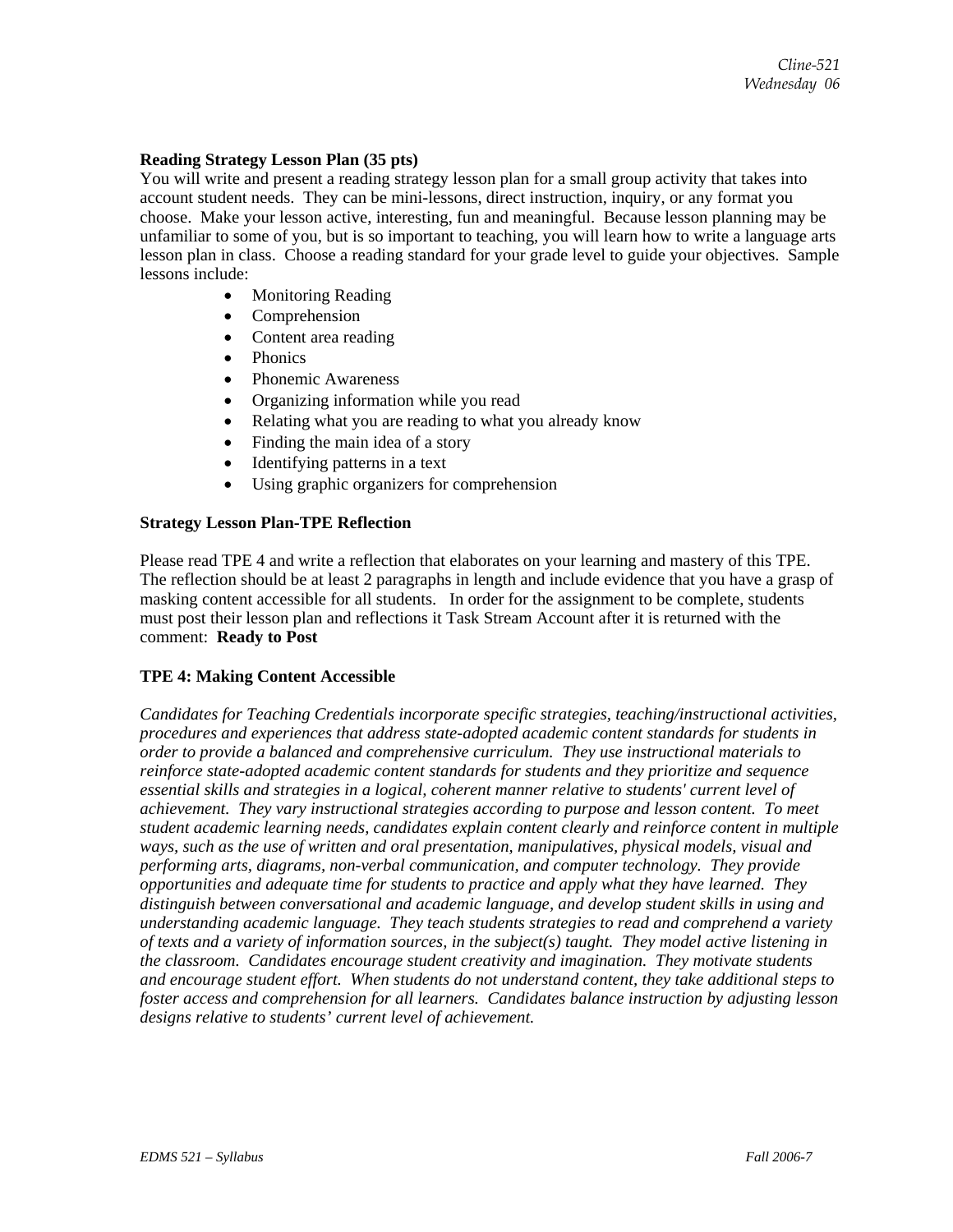## **Primary Case Study (30 pts)**

Each of you will be assigned a student to tutor each morning for half an hour two days a week. During this time you will be asked to complete an emergent reader/early reader assessment and develop an intervention plan.

**Assessment:** Running Records (one for each week), Clay Observation Survey, Teacher assessments (if available), and any other formal or informal assessments you have conducted.

**Intervention Plan:** Based on the information you have gathered about the student, discuss his or her strengths (very important - what can he or she do) and challenges (what does this student need to work on). Design an Intervention Plan for your student. Knowing what you know about your student as a result of your assessments, what areas should an appropriate intervention plan focus on? Why? Think about what strategies beginning readers need to develop and how teachers can support those activities. Refer to the standards in the reading/language Arts Framework for CA Public Schools for your child's grade level to guide you as you design the intervention plan. Make sure to:

- Identify areas of strength and need (minimum of 4 total) that an instructional plan should focus on – how a teacher could build on the student's strengths and address his/her needs. Select two areas in reading, and one area in writing and oral language.
- Provide specific instructional recommendations for each area (reading, writing and oral language). List one example of an appropriate strategy and/or activity for each identified area. Look for examples in the course readings. For each instructional recommendation, explain why you selected it and how it is going to help your student.

You might also make recommendations for the student and parents: what can the student do on his or her own that is not dependent on the teacher.

Reflection: Reflect on your experience with the Case Study. Based on your classroom observations of reading and writing as well as on what you learned in the assessment/intervention process, what would you do differently or try differently? What other scaffolds or strategies would you use? How would you use them? What other interventions would you try? What would your next steps in assessment be? How do you feel the intervention went? How has this enhanced your experience as a teacher?

## **RICA Resource Notebook--Part 1 (Class Assignment)**

Each of you will develop a Reading/Language Arte Resource Notebook that will be used to inform your teaching. The Resource Notebook has two main objectives. First, is to demonstrate your learning and understanding of the reading and language arts. Second is to start building a resource for your own learning. Be creative and thoughtful in the compilation of the notebook—it will be a demonstration that you are ready to teach the language arts to a diverse student population.

The Notebook will be organized around the 13 RICA Content Areas. Each section of the notebook should contain the following:

- A RICA analysis sheet including: (a) what this content area(s) is about (Put it in your own words – 2 to 4 sentences), (b) 2 ways of assessing this content area (include rationale); and (c) 1 way of teaching it (description and accommodations). Describe the teaching strategy and explain how it supports reading, writing and/or language arts development.
- A lesson observation form (except for section 1)
- A technology-rich assignment that enhances your teaching and student learning
- Lesson plans, articles, and any other resources collected within class or student teaching that would be helpful.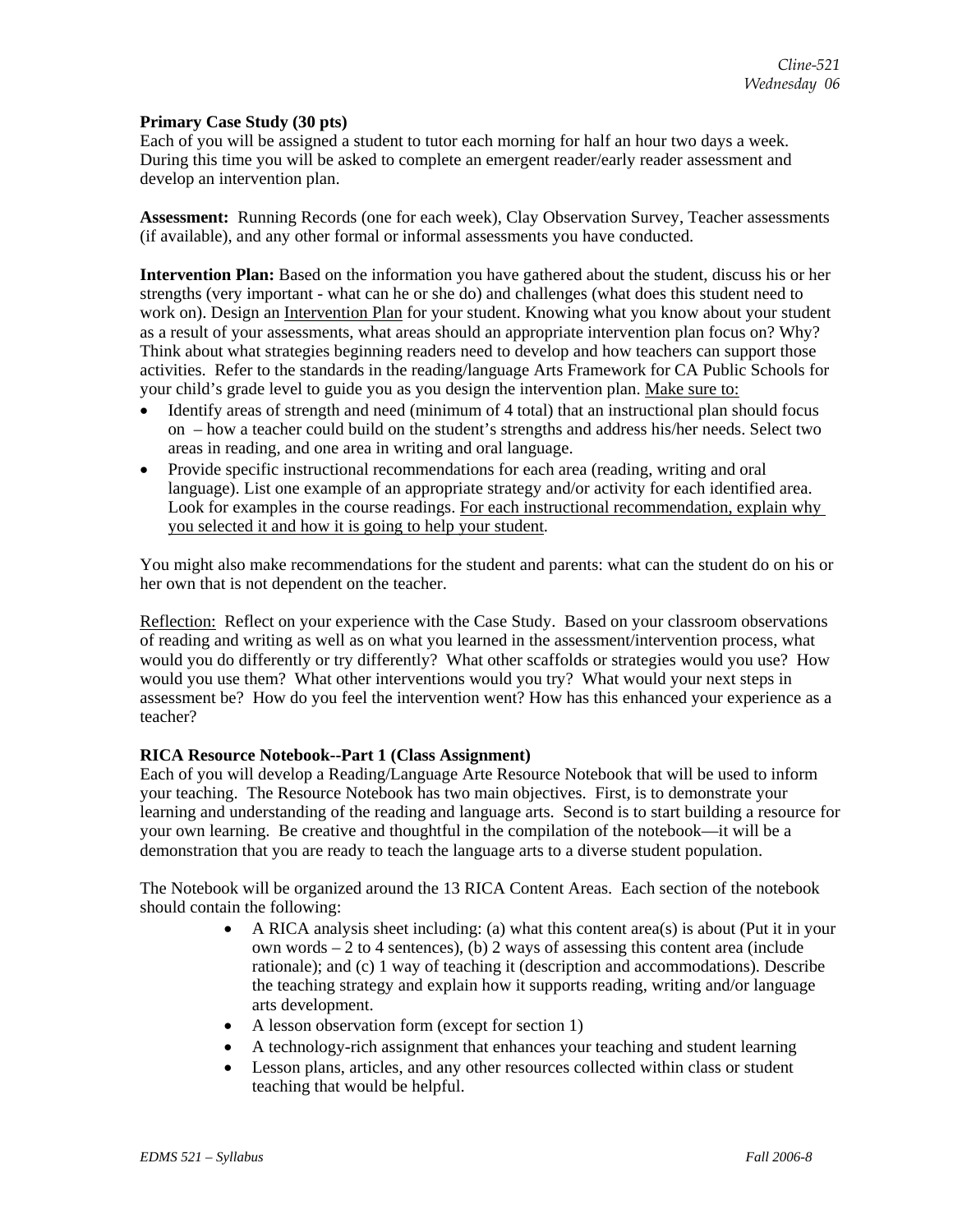For the first semester you will need to complete the following content areas:

- Section 1 Philosophy of Literacy Learning
- Section 3 Planning, Organizing, and Managing Reading Instruction
- Section 4: Phonemic Awareness
- Section 5: Concepts About Print
- Section 6: Systematic, Explicit Phonics and Other Word Identification Strategies
- Section 7: Spelling Instruction
- Section 8: Reading Comprehension Narrative
- Section 13: Vocabulary Development
- Section 14: Structure of the English Language
- Section 15: Intervention Strategies (SDAIE; Scaffolds)

You can choose how to organize this information in your notebook. You may include course assignments (lesson plan, case study, mini book unit, classroom observations and interactive email journals), course handouts and materials from your classroom/school site, examples of lesson plans and student work, information from internet sources or professional journals. You may want to include strategies you will use to teach these content areas. You may even include pictures of students learning a specific strategy as well as your reflection on what was happening, why it worked or didn't work and why that was. You may include one (or more) successful activities that you used in the classroom (must be related to language arts instruction).

Note: Besides the course readings, Dr. Alice Quiocho's web site can also serve as a resource. The address is: http://www.csusm.edu/Quiocho. Click on "reading instruction portfolio." See the section on accommodations for ideas on ways to support second language learners.

**Note: See** www.ed.gov/free/ **for free Educational Materials.California Reading Initiative Reading/ Language Arts Components Grid** (Quiocho, 2000)

| <b>Component</b> | <b>How to Assess</b> | <b>How to Teach It</b><br>(Strategies) | <b>Accommodations</b> |
|------------------|----------------------|----------------------------------------|-----------------------|
|                  |                      |                                        |                       |
|                  |                      |                                        |                       |
|                  |                      |                                        |                       |
|                  |                      |                                        |                       |
|                  |                      |                                        |                       |
|                  |                      |                                        |                       |
|                  |                      |                                        |                       |
|                  |                      |                                        |                       |
|                  |                      |                                        |                       |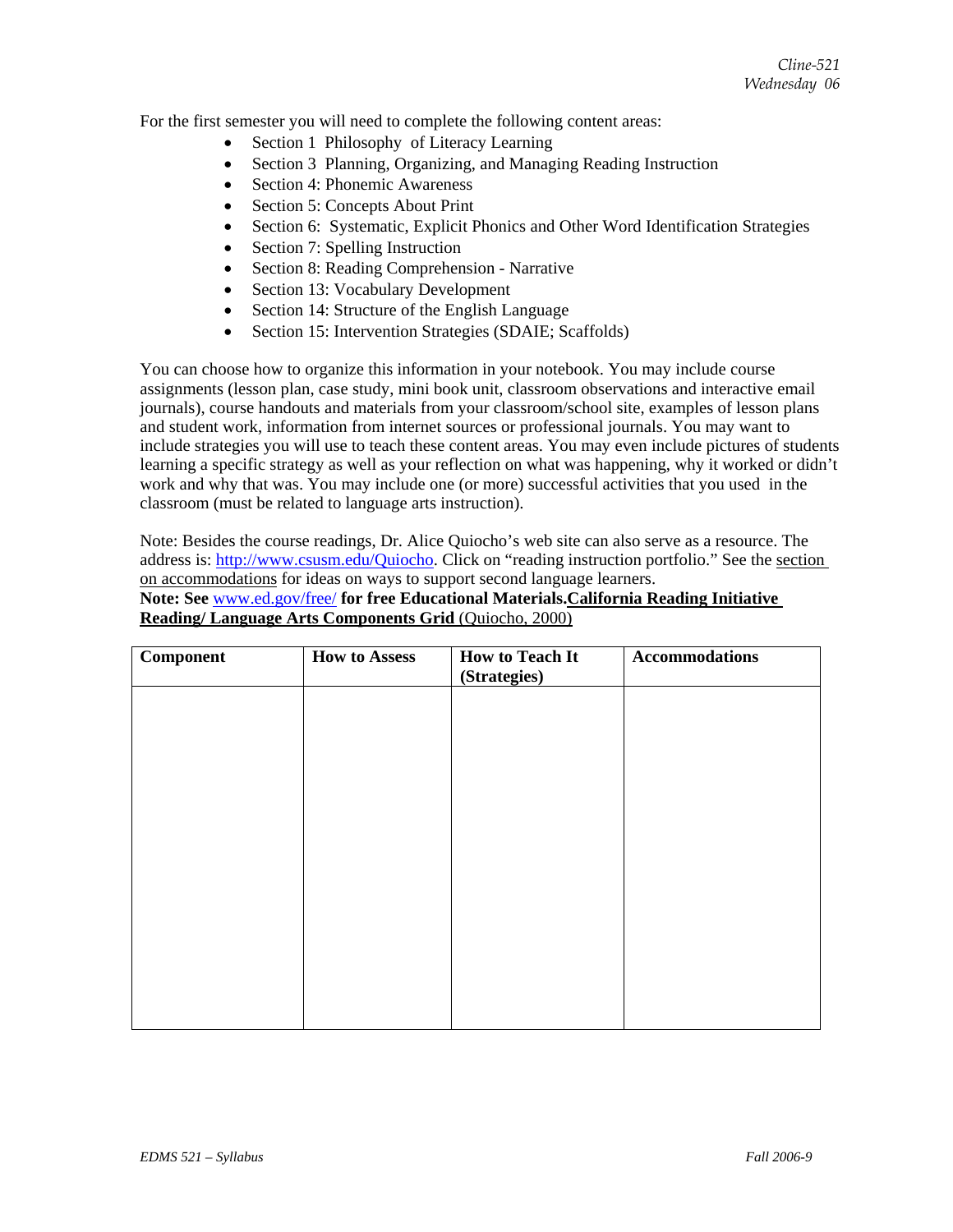Example 2 RICA Analysis Sheet

| Component                                                                                                                                                           | <b>How to Assess</b>                                                                                                                                                                                                                                                                                                                                                                                                                                                                                                                                                                              | How to Teach it                                                                                                                                                                                                                                                                                                                                                                                                                                                                                                                                                                                                                                               | <b>Accommodations</b>                                                                                                                                                                                                                                                                                                                                                                                                                                                                                                                                                                                                                                                                                                                                                                                                                                                                                                                                                                                                                                                                                              |
|---------------------------------------------------------------------------------------------------------------------------------------------------------------------|---------------------------------------------------------------------------------------------------------------------------------------------------------------------------------------------------------------------------------------------------------------------------------------------------------------------------------------------------------------------------------------------------------------------------------------------------------------------------------------------------------------------------------------------------------------------------------------------------|---------------------------------------------------------------------------------------------------------------------------------------------------------------------------------------------------------------------------------------------------------------------------------------------------------------------------------------------------------------------------------------------------------------------------------------------------------------------------------------------------------------------------------------------------------------------------------------------------------------------------------------------------------------|--------------------------------------------------------------------------------------------------------------------------------------------------------------------------------------------------------------------------------------------------------------------------------------------------------------------------------------------------------------------------------------------------------------------------------------------------------------------------------------------------------------------------------------------------------------------------------------------------------------------------------------------------------------------------------------------------------------------------------------------------------------------------------------------------------------------------------------------------------------------------------------------------------------------------------------------------------------------------------------------------------------------------------------------------------------------------------------------------------------------|
|                                                                                                                                                                     |                                                                                                                                                                                                                                                                                                                                                                                                                                                                                                                                                                                                   | (Strategies)                                                                                                                                                                                                                                                                                                                                                                                                                                                                                                                                                                                                                                                  |                                                                                                                                                                                                                                                                                                                                                                                                                                                                                                                                                                                                                                                                                                                                                                                                                                                                                                                                                                                                                                                                                                                    |
| Phonemic<br>Awareness is the<br>conscious<br>awareness of<br>words are made<br>up of individual<br>sounds-it is the<br>awareness of the<br>sounds of a<br>language. | Phonemic awareness is<br>assessed by finding out whether<br>or not the student is capable of<br>manipulating the language. For<br>example;<br>I would ask a student to<br>$\bullet$<br>pick out the first sound or<br>last sound of a word,<br>I would ask the student to<br>$\bullet$<br>identify, pronounce and<br>blend sounds or a segment<br>of a word,<br>I would ask students to<br>$\bullet$<br>identify sentences, words,<br>or sounds to see if they are<br>aware of the structure of a<br>sentence.<br><b>Assessment Tools</b><br>1.) The Yopp-Singer Test of<br>Phonemic Segmentation | These are strategies that can<br>be used to teach ELL and<br>non-ELL students phonetic<br>awareness,<br>Involve students in<br>$\bullet$<br>poetry, rhymes and<br>songs of all types,<br>Use a chant to clap<br>$\bullet$<br>syllables in students'<br>names,<br>Sort known objects or<br>$\bullet$<br>pictures into groups of<br>similar sounds (Realia<br>Cans),<br>Play a guessing game<br>$\bullet$<br>using picture cards and<br>help the children to put<br>together blends to make<br>their guess,<br>Sing songs that allow<br>٠<br>children to replace<br>sounds with other<br>sounds, even to make<br>nonsense words,<br>Read to your students.<br>٠ | For children with special<br>needs I would use these<br>strategies,<br>Specific skills<br>instruction alongside a<br>basal reading<br>program-This means I<br>would ask students<br>what sounds they hear<br>in certain words or<br>what word would<br>make sense in an<br>empty space within a<br>sentence. This strategy<br>would allow me to<br>assess my student's<br>progress,<br>Great children's<br>$\bullet$<br>literature books<br>including, nursery<br>rhymes, alliterative<br>books, picture books,<br>rhyming books,<br>repetitive pattern<br>books, Dr. Seuss<br>books, and alphabet<br>books with word-<br>picture formats,<br>Rhymes, chants, finger<br>rhymes,<br>manipulatives, games,<br>role-playing,<br>Writing journals and<br>quick writes<br>(encourage invented<br>spelling!),<br>Provide a print rich<br>environment including<br>the use of Word<br>Walls,<br>Rebus activities- this<br>$\bullet$<br>activity is when you<br>replace a noun in a<br>sentence with a picture<br>of the noun. The<br>student can then<br>replace the picture<br>with an invented<br>spelling of the word. |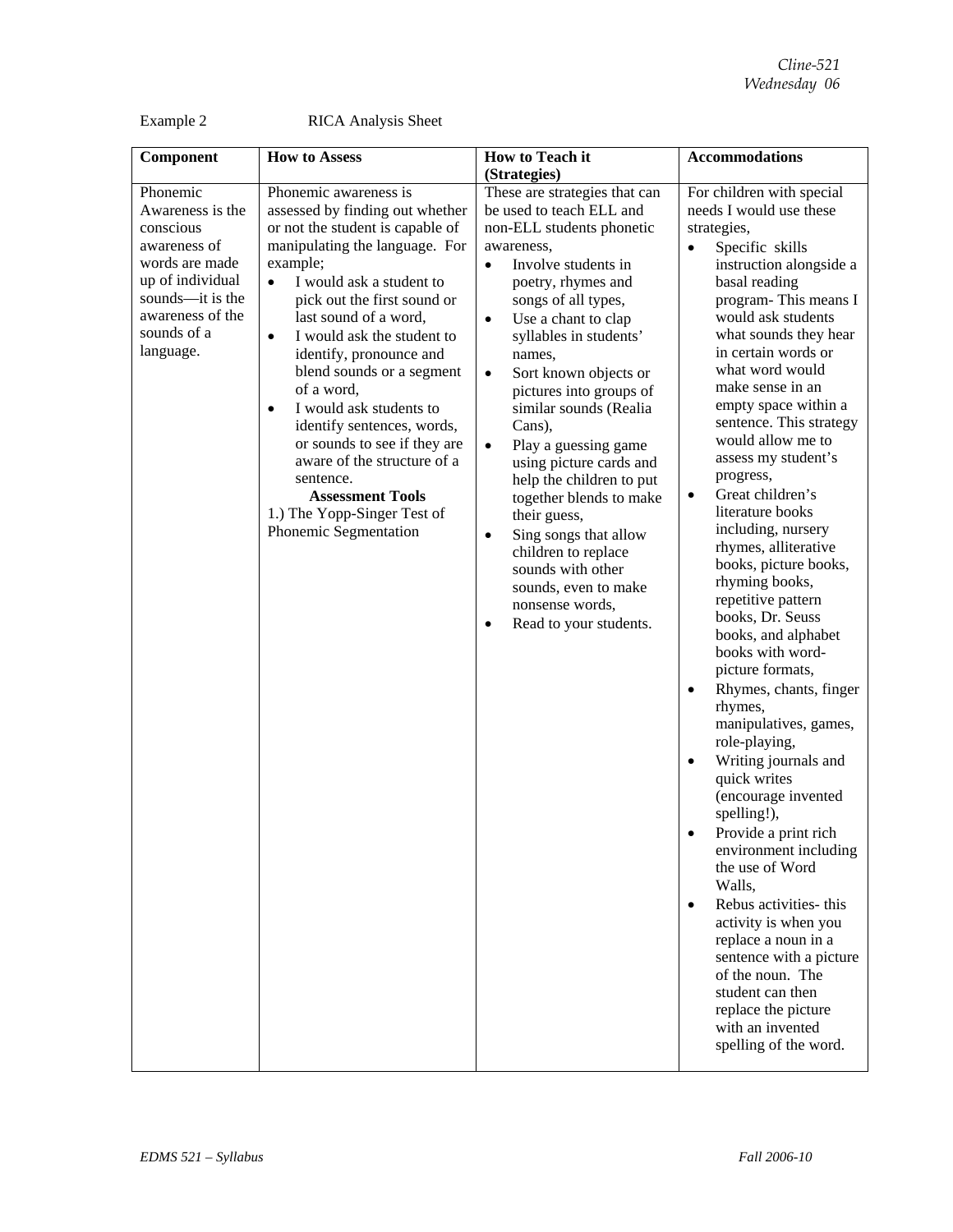## **TPE Reflection Assignment**

Paragraph 1: This is a desc riptive paragraph. Please describe the TPE in your own words. This is NOT a huge paragraph, it is more of a "summary in my own words"

Paragraph 2: This is an analysis/explanation paragraph. Analyze the artifact for how it demonstrates your understanding of the TPE. Please make explicit links between the artifact and the TPE.

Paragraph 3: This is a reflective paragraph. Please reflect on the "big picture" as to why this TPE is important to you as teachers and to your students as learners.

#### **Samples**

Read over the TPE and use it as a foundation to write your reflection. Use sentences, such as,

- In order to make content accessible to all students, I will...,
- I will provide opportunities to practice by ...,
- I will motivate students by ... as demonstrated by.

Also, use the concepts of the TPEs, such as,

- I will motivate by ...,
- I will teach by ...
- I will retreach by ...,
- I will provide opportunities for practice by...

#### FOR EXAMPLE:

The development of my lesson plan demonstrates my understanding of Standards Based Instruction and TPE 4: Making Content Accessible. This lesson plan addresses the Language Arts Standard ? for a ?? grade class of varying abilities, skills, and proficiencies. I have used the following materials to reinforce state-adopted academic content standards ??

In my lesson, I have made content accessible to all students in several ways, including ??. ??, and ??. This creates a lesson that is balanced and comprehensive.

I use the following strategies to reinforce content (SDAIE, MULTIPLE INTELLIGENCES, PRIMARY LANGUAGE SUPPORT, VISUAL, MANIPULATIVES, PHYSICAL MODELS, WRITTEN AND ORAL PRESENTATION, VISUAL AND PEERFORMIG ARTS AND DIAGRAMS).

In my lesson, I provide the following opportunities for students to practice and apply what they have learned ??

I motivate students by ??

I am able to incorporate technology by using the following ??

For those students not comprehending, I use the following strategies to reteach and foster access and comprehension for all students ??

I will foster a creative and imaginative atmosphere by

In my lessons, I take into account students' level of achievement by including the following modifications??